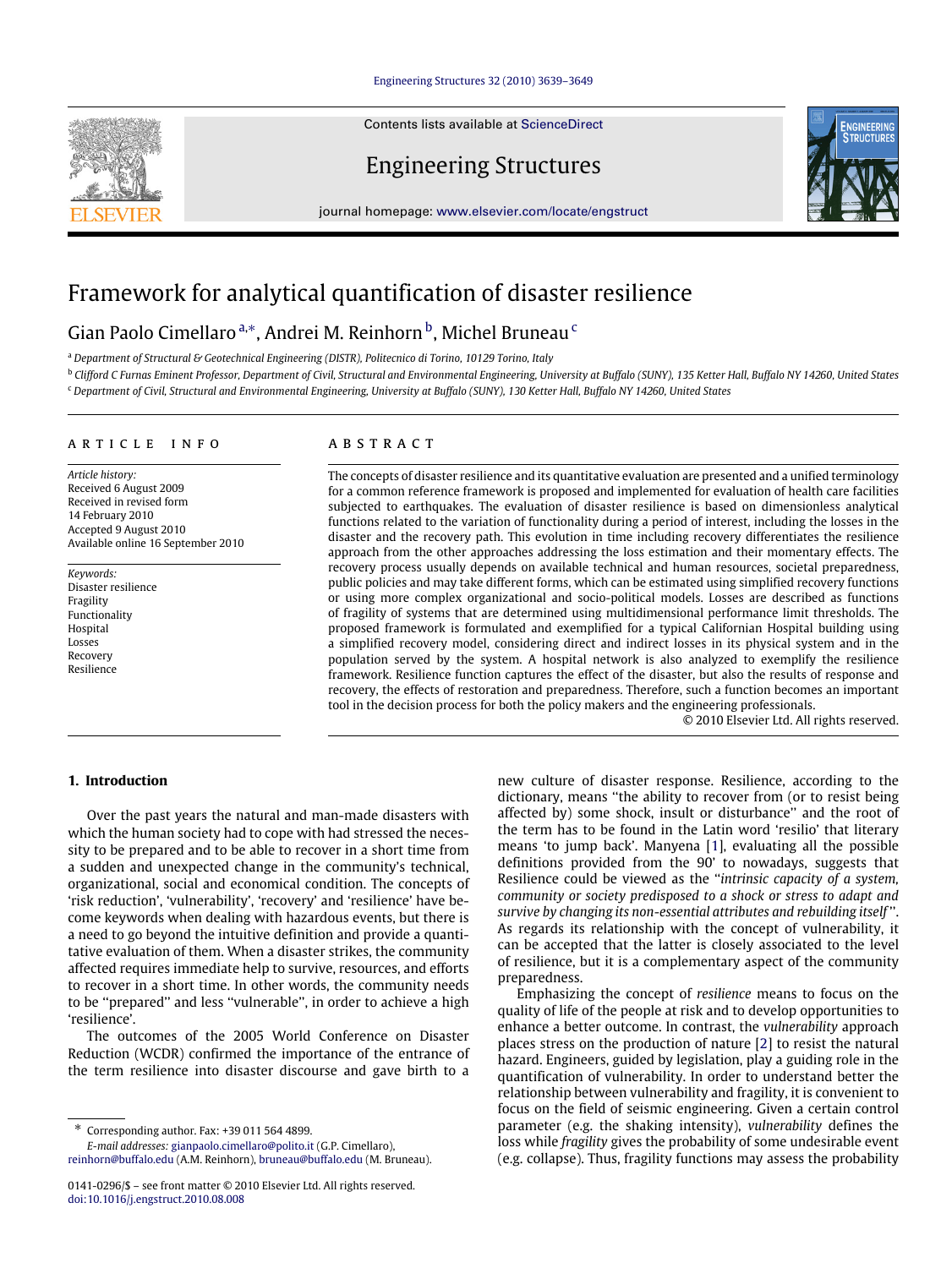that a building will collapse, as well as that a factory may release hazardous materials into the atmosphere, given a certain seismic intensity. On the other side, vulnerability functions would provide as a function of the same control parameter the damage factor for the building (e.g. valuated as the repair cost divided by the replacement cost) or the quantity of hazardous materials released. In the last years, as the idea of the necessity of building disasterresilient communities gains acceptance, new methods have been proposed to quantify resilience beyond estimating losses. Because of the vastness of the definition, resilience necessarily has to take into account its entire complex and multiple dimensions, which includes technical, organizational, social, and economic facets. Bruneau et al. [\[3,](#page-10-2)[4\]](#page-10-3) offered a very broad definition of resilience to cover all actions that reduce losses from hazard, including effects of mitigation and rapid recovery. However, Bruneau et al. [\[3](#page-10-2)[,4\]](#page-10-3) defined a fundamental framework for evaluating community resilience without a detailed quantification and definition.

After the general framework provided by Bruneau et al. [\[3\]](#page-10-2) various studies have been carried out, with the goal of practically evaluating the concept of resilience and identifying the main units of measurement of it.

Miles and Chang [\[5\]](#page-10-4) present a comprehensive conceptual model of recovery, which establishes the relationships among a community's household business, lifeline networks, and neighborhoods. The primary aim is to discuss issues of community recovery and to attempt to operationalize it. Even if a measure of resilience is not provided in their work, the paper points out the necessity to correlate the concept of recovery to real factors, such as the household object, whose attributes are the income, the year the building of residence was built, and the possible existence of any retrofit building.

Davidson and Cagnan [\[6\]](#page-10-5) developed a model of the postearthquake restoration processes for an electric power system. A discrete event simulation model based on available data was built, with the goal of improving the quantitative estimates of restoration times that are required to evaluate economic losses, and identify ways to improve the restoration processes in future earthquakes.

Chang and Shinozuka [\[7\]](#page-10-6) contribute to the literature on disaster resilience discussing a quantitative measure of resilience based on the case study of the Memphis water system. They explored the extent to which loss estimation models can be used to measure resilience.

Cimellaro et al. [\[8\]](#page-10-7), attempted to formulate the first framework to quantify resilience, however only the uncertainties of the intensity measure *I* were considered, whereas in the framework proposed in this work all other uncertainties are involved.

Bruneau and Reinhorn [\[4\]](#page-10-3) for the first time relate probability functions, fragilities and resilience in a single integrated approach for acute care facilities. After having defined the main properties and concepts of resilience, two different options to quantify the disaster resilience of acute care facilities are exposed as the percentage of healthy population and as the number of patients/day that can receive service.

While this literature survey is by no mean comprehensive, it is presented here to highlight several distinct techniques, and set the stage for future developments in this work.

The goal of this paper has been to provide a framework for quantitative definition of resilience using an analytical function that may fit both technical and organizational issues showing two applications to health care facilities of the methodology.

# **2. Definitions and formulations**

To establish a common framework for resilience, a unified terminology is proposed, while the fundamental concepts are analyzed and presented in this paper.

**Definition 1.** Resilience (*R*) is defined as a function indicating the capability to sustain a level of functionality or performance for a given building, bridge, lifeline networks, or community, over a period defined as the control time  $(T_{\text{LC}})$  that is usually decided by owners, or society (usually is the life cycle, life span of the system etc.).

**Definition 2.** The recovery time  $(T_{RE})$  is the period necessary to restore the functionality of a structure, an infrastructure system (water supply, electric power, hospital building, etc., or a community), to a desired level that can operate or function the same, close to, or better than the original one.

The recovery time  $T_{RE}$  is a random variable with high uncertainties that includes the construction recovery time and the business interruption time and it is usually smaller than the control time  $T_{\text{LC}}$ . It typically depends on the earthquake intensities and on the location of the system with its given resources such as capital, materials and labor, following the major seismic event. For these reasons, this recovery time is the most difficult quantity to predict in the resilience function. Porter et al. [\[9\]](#page-10-8) attempted to make a distinction between downtime (recovery time) and repair time, and tried to quantify the latter. In that work, damage states were combined with repair duration, and with probability distributions to estimate assembly repair durations. While the previous definitions apply to structures, infrastructure, or societal organizations, a more general application of such definitions is for ''disaster resilient communities''.

**Definition 3.** Disaster resilient community is a community that can withstand an extreme event, natural or man made, with a tolerable level of losses, and is able to take mitigation actions consistent with achieving that level of protection [\[10\]](#page-10-9).

Using MCEER (Multidisciplinary Center of Earthquake Engineering to Extreme Event) terminology, the seismic performance of the system is measured through a unique decision variable (DV) defined as ''Resilience'' that combines other variables (economic losses, casualties, recovery time etc.) which are usually employed to judge seismic performance. This Resilience is defined graphically as the normalized shaded area underneath the functionality function of a system, defined as  $Q(t)$ .  $Q(t)$  is a non-stationary stochastic process and each ensemble is a piecewise continuous function as the one shown in [Fig. 2\(](#page-4-0)a), where the functionality  $Q(t)$ is measured as a dimensionless (percentage) function of time. For a single event, Resilience is given by the following equation [\[4](#page-10-3)[,8,](#page-10-7)[11\]](#page-10-10)

<span id="page-1-0"></span>
$$
R = \int_{t_{\rm OE}}^{t_{\rm OE} + T_{\rm LC}} Q(t) / T_{\rm LC} \mathrm{d}t \tag{1}
$$

where

$$
Q(t) = [1 - L(I, T_{RE})][H(t - t_{0E}) - H(t - (t_{0E} + T_{RE}))]
$$
  
× f<sub>Rec</sub> (t, t<sub>0E</sub>, T<sub>RE</sub>) (2)

where  $L(I, T_{RE})$  is the loss function;  $f_{Rec}(t, t_{OE}, T_{RE})$  is the recovery function;  $H()$  is the Heaviside step function,  $T_{LC}$  is the control time of the system,  $T_{RE}$  is the recovery time from event  $E$  and;  $t_{0E}$  is the time of occurrence of event *E*.

# *2.1. The four dimensions of resilience*

While defining Resilience is clearly challenging, identifying the features of organizations and other social units that make them resilient is even more difficult. Resilience is an important concept for disaster managements of complex systems. Researchers at the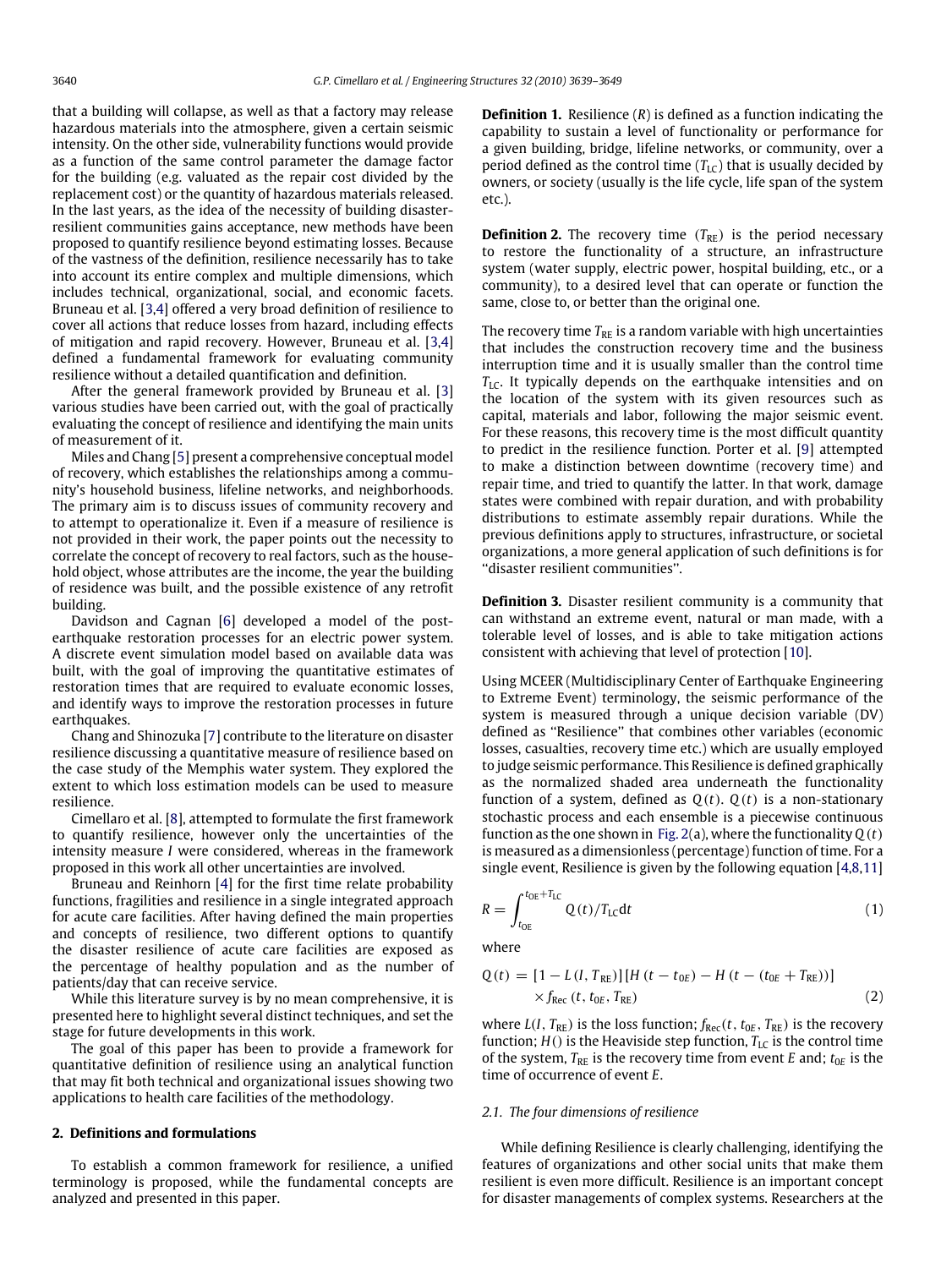MCEER [\[3,](#page-10-2)[8](#page-10-7)[,11\]](#page-10-10) have identified four dimensions along which resilience can be improved. These are *robustness, resourcefulness, redundancy*, and *rapidity*. These dimensions can be better understood by looking at the functionality curve shown in [Fig. 2.](#page-4-0)

*Rapidity* is the ''*capacity to meet priorities and achieve goals in a timely manner in order to contain losses and avoid future disruption*'' [\[3\]](#page-10-2). Mathematically it represents the slope of the functionality curve [\(Fig. 2\(](#page-4-0)a)) during the recovery-time and it can be expressed by the following Eq. [\(3\)](#page-2-0)

$$
Rapidity = \frac{dQ(t)}{dt}; \quad \text{for } t_{0E} \le t \le t_{0E} + T_{RE}
$$
 (3)

where  $d/dt$  is the differential operator;  $Q(t)$  is the functionality of the system. An average estimation of rapidity can be defined by knowing the total losses and the total recovery time to reach again 100% of functionality, as follows

$$
Rapidity = \frac{L}{T_{RE}} \quad \text{(average recovery rate in percentage/time)} \quad (4)
$$

where *L* is the loss, or drop of functionality, right after the extreme event.

*Robustness* referring to engineering systems is, ''*the ability of elements, systems or other units of analysis to withstand a given level of stress, or demand without suffering degradation or loss of function*'' [\[3\]](#page-10-2). It is therefore the residual functionality right after the extreme event [\(Fig. 2\(](#page-4-0)b)) and can be represented by the following relation

Robustness = 
$$
1 - \tilde{L}(m_L, \sigma_L)
$$
; (\*) (5)

where *L* is a random variable expressed as function of the mean  $m_L$  and the standard deviation  $\sigma_L$ . A more explicit definition of robustness is obtained when the dispersion of the losses is expressed directly as follows

Robustness = 
$$
1 - \tilde{L}(m_L, +a\sigma_L)
$$
; (\*) (6)

where *a* is a multiplier of the standard deviation corresponding to a specific level of losses. A possible way to decrease uncertainty in robustness of the system is to reduce the dispersion in the losses represented by  $\sigma_l.$  In this definition, robustness reliability is therefore also the capacity of keeping the variability of losses within a narrow band, independently of the event itself [\(Fig. 2\(](#page-4-0)b)). Two examples of systems with and without robustness are respectively the Emergency Operation Center (EOC) and the Office of Emergency Management (OEM) organization during the World Trade Center disaster in 2001 [\[12\]](#page-10-11). The EOC facility, part of OEM, was not sufficiently robust to survive the September 11, attack (being located in the 23rd floor of the 7 World Trade Center). However, on the strength of its resourcefulness, OEM exhibited considerable robustness as an organization, demonstrating an ability to continue to function even after losing its WTC facility and a great part of its communications and information technology infrastructure. When the latter was restored, it contributed to the resilience of the OEM as a functional and effective organizational network.

According to the earthquake engineering field, *Redundancy* is ''*the quality of having alternative paths in the structure by which the lateral forces can be transferred, which allows the structure to remain stable following the failure of any single element*'' [\[13\]](#page-10-12). In other words, it describes the availability of alternative resources in the recovery process of a system. Redundancy is ''the extent to which elements, systems, or other units of analysis exist that are substitutable, i.e. capable [of] satisfying functional requirements in the event of disruption, degradation, or loss of functionality'' [\[3\]](#page-10-2). Simply, it describes the availability of alternative resources in the loss or recovery process.

Redundancy is a very important attribute of resilience, since it represents the capability to use alternative resources, when the principal ones are either insufficient or missing. If the system is resilient, there will always be at least one scenario allowing recovery, irrespective of the extreme event. If this condition is not met by the system, then changes to the system can be made, such as duplicating components to provide alternatives in case of failure.

<span id="page-2-0"></span>An example of a system without redundancy is well illustrated in the World Trade Center terrorist attack mentioned above, where the EOC facility was destroyed and there was no other office, which could immediately, or instantaneously, replace the main facility. Redundancy should be developed in the system in advance and it should exist in a latent form as a set of possibilities to be enacted through the creative efforts of responders as indicated later.

*Resourcefulness* is ''*the capacity to identify problems, establish priorities, and mobilize resources when condition exist that threaten to disrupt some element, system, or other unit of analysis*'' [\[3\]](#page-10-2). This is a property difficult to quantify since it mainly depends on human skills and improvisation during the extreme event.

Resourcefulness and Redundancy are strongly interrelated. For example, resources, and resourcefulness, can create redundancies that did not exist previously. In fact, one of the major concerns with the increasingly intensive use of technology in emergency management, is the tendency to over-rely on these tools, so that if technology fails, or it is destroyed, the response falters. To forestall this possibility, many planners advocate Redundancy. Changes in Resourcefulness and Redundancy will affect the shape and the slope of the recovery curve and the recovery time  $T_{RE}$ . It also affects Rapidity and Robustness. It is through Redundancy and Resourcefulness (as means of resilience) that the Rapidity and Robustness (the ends of resilience) of an entire system can be improved.

#### *2.2. Loss function*

Earthquake losses are by their very nature highly uncertain, and are different for every specific scenario considered. However, some common parameters affecting these losses can be identified. In fact the loss function  $L(I, T_{RE})$  is expressed as a function of earthquake intensity *I* and recovery time  $T_{RE}$ . The total losses can be divided in two types: Direct losses ( $L<sub>D</sub>$ ) which occur "instantaneously" during the disaster, and Indirect losses (*LI*) which have also temporal dependencies. Within these two groups, they can be distinguished two subcategories: Economic losses (*L<sup>E</sup>* ) and Casualties losses (*L<sup>C</sup>* ). Therefore, losses *L* consist of four contributions: (i) Direct economic losses *L*<sub>DE</sub> (or Contents losses); (ii) Direct Causalities losses *L*<sub>DC</sub>; (iii) Indirect economic losses  $L_{\text{IE}}$  (or Business interruption losses); (iv) Indirect Causalities losses  $L_{IC}$  all function of recovery period  $T_{RE}$ . For simplicity of presentation,  $L_{DE}$ ,  $L_{DC}$ ,  $L_{IF}$  and  $L_{IC}$  are described considering a health care facility, so that the direct economic losses that are mainly physical structural and non-structural losses can be expressed as ratios of building repair and replacement costs as follows

<span id="page-2-1"></span>
$$
L_{\text{DE}}(I) = \sum_{j=1}^{n} \left[ \frac{C_{S,j}}{I_S} \cdot \prod_{i=1}^{T_i} \frac{(1+\delta_i)}{(1+r_i)} \right] \cdot P_j \left\{ \bigcup_{i=1}^{n} (R_i \ge r_{\text{lim }i}) / I \right\} \tag{7}
$$

where  $P_j$  is the probability of exceeding a performance limit state *j* conditional an extreme event of intensity *I* occurs, also known as the fragility function; *Cs*,*<sup>j</sup>* are the building repair costs associate with a *j* damage state;  $I_s$  are the replacement building costs;  $r_i$  is the annual discount rate:  $t_i$  is the time range in years between the initial investments and the occurrence time of the extreme event;  $\delta_i$  is the annual depreciation rate. Eq. [\(7\)](#page-2-1) assumes that the initial value of the building is affected by the discount rate, but the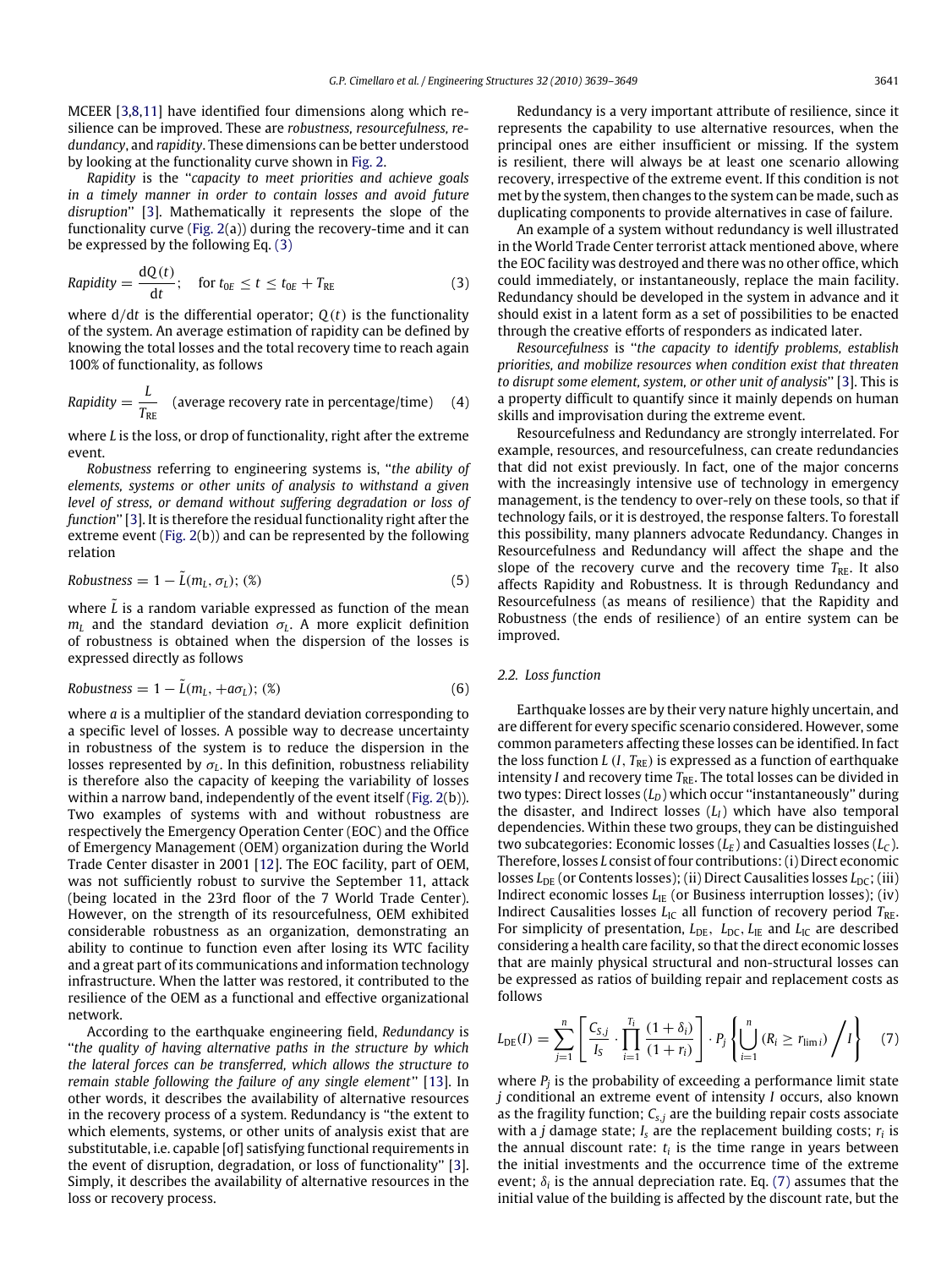value also decreases with time according to the depreciation rate  $\delta_i$ , which may vary with time.

Direct economic losses  $L_{DE}$ , (*I*) are obtained for every structural and non-structural component *k* using the formulation in Eq. [\(7\).](#page-2-1) In essential facilities like hospitals, research laboratories or some highly specialized manufacturing plants the non-structural losses can be much larger than the structural losses. Then, the direct economic losses are obtained using a weighted average expressed as

$$
L_{\text{DE}}(I) = \left(\sum_{k=1}^{N} w_k \cdot L_{\text{DE},k}(I)\right) / N \tag{8}
$$

where  $L_{DE,k}(I)$  is the direct economic loss associated with component *k*, *N* is the total number of structural and nonstructural components in the system and  $w_k$  is a weight factor associated with each structural/non-structural component in the building. Non-structural components include ceilings, elevators, mechanical and electrical equipments, piping, partitions, glass etc. Direct causalities losses *L*<sub>DC</sub> are measured as a ratio of the (instantaneous) number of injured or dead *N*in [1](#page-3-0) and the total number of occupants N<sub>tot</sub>

$$
L_{\rm DC}(I) = \frac{N_{\rm in}}{N_{\rm tot}}.\tag{9}
$$

The number of injured patients *N*in depends on multiple factors such as, the time of day of earthquake occurrence, the age of the population and the number and proximity of available health care facilities. The time at which the earthquake occurs determines the number of patients exposed to injury, so the probability of having a large number of injured patients varies during the day. Moreover, the age of population is also very important as indicated by Peek-Asa et al. [\[14\]](#page-10-13) who found that during the 1994 Northridge earthquake the predominant number of injured patients was elderly.

The *indirect economic losses*  $L_{IE}(I, T_{RE})$  are time dependent compared to all the previous losses considered. Among the postearthquake losses these are the most difficult to quantify, because of the different forms they can take. They mainly consist of *business interruptions*, *relocation expenses*, *rental income losses, etc*. Losses of revenue, either permanent or temporary, can be caused by damage to structures and contents, and this is most important for manufacturing and retail facilities, and to lifelines. Damage to the former could mean less ability to deliver resources and services, like electricity, water, natural gas, or transportation. For example, structural damage such as collapse of a bridge span in a major highway generates direct losses, and indirect losses due to the loss of revenues from impact on the traffic to businesses served. In other cases, even if structural damage and loss of contents are minimal, there may be some indirect losses due to the disruption of services such as water and power. These losses can be more significant than the direct losses. Therefore, Indirect economic losses *L*<sub>IE</sub> due to business interruption should be modeled considering both the structural and non-structural losses  $L_{\text{DE}}$ , and the time necessary to repair the structure  $T_{\text{RE}}$  [\[5,](#page-10-4)[15](#page-10-14)[,16\]](#page-10-15). These two quantities are not independent, but are related because the recovery time *T*<sub>RE</sub> increases with the extent of structural damage. The fourth losses considered in the formulation are the indirect causalities losses  $(L_{\text{IC}})$  that describe the number of patients that are injured or die because of hospital dysfunction, for example. For a hospital, *L*<sub>IC</sub> is expressed in a form similar to Eq. [\(9\)](#page-3-1) as the ratio

<span id="page-3-4"></span>

<span id="page-3-5"></span><span id="page-3-2"></span>**Fig. 1.** Schematic representation of disaster resilience.

between the number of injured persons *N*in due to dysfunction and the total population *N*<sub>tot</sub> served

$$
L_{\rm IC}(I) = \frac{N_{\rm in}}{N_{\rm tot}}.\tag{10}
$$

Finally, the total losses *L* can be expressed as a combination of Direct  $L<sub>D</sub>$  and Indirect  $L<sub>I</sub>$  losses as follow

$$
L(I, T_{RE}) = L_D(I) + \alpha_I L_I(I, T_{RE})
$$
\n(11)

<span id="page-3-1"></span>where  $\alpha$ <sub>*I*</sub> = the weighting factor related to indirect losses (i.e. importance of the facilities for the community, influence of the facilities versus other system, etc.).

<span id="page-3-3"></span>Additionally,  $L<sub>D</sub>$  and  $L<sub>I</sub>$  are given by

$$
L_D = L_{DE}^{\alpha_{DE}} \cdot (1 + \alpha_{DC} L_{DC})
$$
  
\n
$$
L_I = L_{IE}^{\alpha_{IE}} \cdot (1 + \alpha_{IC} L_{IC})
$$
\n(12)

where  $\alpha_{DE}$  is a weighting factor related to construction losses in economic terms;  $\alpha_{\text{IE}}$  is a weighting factor related to business interruption, relocation expenses, rental income losses, etc.;  $\alpha_{\text{DC}}$ ,  $\alpha_{\text{IC}}$  are the weighting factors related to the nature of occupancy (i.e. schools, critical facilities, density of population). These weighting factors are determined based on socio-political criteria (cost benefit analyses, emergency functions, social factors, etc.). Engineers, economists, and social scientists usually address this subject jointly. It should be noted that the two casualties' losses in Eqs. [\(9\)](#page-3-1) and [\(10\)](#page-3-2) do not appear as loss functions, but as penalty functions in Eq. [\(12\).](#page-3-3)

# *2.3. Simplified recovery function models*

Most of the models available in the literature, including the ''PEER equation framework'' [\[17\]](#page-10-16) developed at the Pacific Earthquake Engineering Research Center (PEER), are loss estimation models that focus on initial losses caused by disaster, where losses are measured relative to pre-disaster conditions. The temporal dimension of post-disaster loss recovery is not part of that formula-tion. As indicated in [Fig. 1](#page-3-4) the *recovery time* T<sub>RE</sub> and the *recovery path* are essential for evaluating resilience, so they should be estimated accurately. Unfortunately, most common loss models, such as HAZUS [\[18\]](#page-10-17) evaluate the recovery time in crude terms and assume that within one year, everything returns to normal. However, as shown in [Fig. 1](#page-3-4) the system considered may not necessary return to the pre-disaster baseline performance. It may exceed the initial performance [\(Fig. 1-](#page-3-4)curve C), when the recovery process ends, in particular when the system (e.g. community, essential facility, etc.) may use the opportunity to fix pre-existing problems inside the system itself. On the other hand, the system may suffer permanent losses and equilibrate below the baseline performance [\(Fig. 1-](#page-3-4)curve A).

A clear example of the condition shown in [Fig. 1-](#page-3-4)curve A is represented by Kobe earthquake that clearly demonstrates that certain kinds of long-term impacts losses do occur, at least in

<span id="page-3-0"></span><sup>1</sup> The two groups can be considered separately, but in this formulation are grouped for simplicity.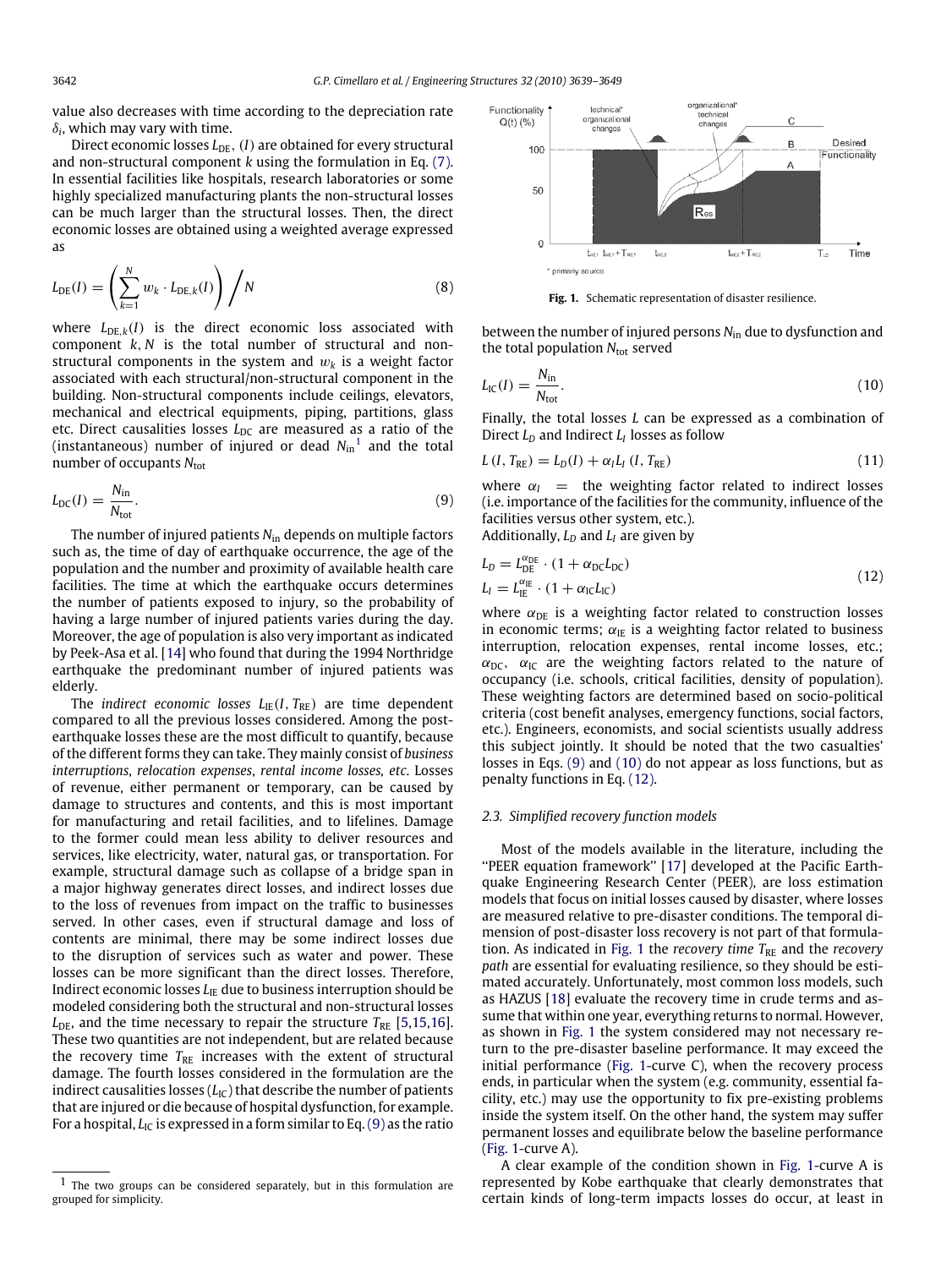<span id="page-4-0"></span>

**Fig. 2.** Dimensions of resilience: Rapidity (a) and Robustness (b).

catastrophic disasters. In 1994, prior to the earthquake, the Port of Kobe was the world's sixth largest container port in terms of cargo throughput; in 1997, after repairs had been completed, it ranked seventeenth [\[19\]](#page-10-18). In fact, performance and recovery of transportation systems often requires longer repair times than other lifeline systems and in the case of Kobe port, it appeared to play a major role in the development of long-term impacts. Transportation losses served to accentuate existing social and economic conditions of vulnerability, and they lead to permanent loss in business and therefore the port never came back to its preearthquake ranking.

These considerations show that the recovery process is complex and it is influenced by time dimensions, spatial dimensions (e.g., different neighborhood may have different recovery paths) and by interdependencies between different economic sectors that are interested in the recovery process. Therefore, different critical facilities (e.g. hospitals) that belong to the same community, but are located in different neighborhoods, have different recovery paths and in some areas (mainly poor areas), these essential facilities may experience long term or permanent losses [\[20\]](#page-10-19). In summary, the recovery process shows disparities among different geographic regions in the same community, showing different rates and quality of recovery. Modeling recovery of a single critical facility or of an entire community is a complex subject. These two processes cannot be assumed to be independent.

Information on comprehensive models that describe the recovery process is very limited. Miles and Chang [\[5\]](#page-10-4) set out the foundations for developing models of community recovery presenting a comprehensive conceptual model and discussing some related issues. Once these complex recovery models are available, it is possible to describe relationships across different scales-socioeconomic agents, neighborhood and community, and to study the effects of different policies and management plans in an accurate way. In this chapter, the recovery process is oversimplified using recovery functions that can fit the more accurate results obtained with the Miles and Chang [\[5\]](#page-10-4) model or with the recovery model proposed in next section that is valid for health care facility systems.

Different types of recovery functions can be selected depending on the system and society preparedness response. Three possible recovery functions are shown in Eq. [\(13\):](#page-4-1) (i) *linear*, (ii) *exponential* [\[21\]](#page-10-20) *and* (iii) *trigonometric* [\[22\]](#page-10-21)

linear: 
$$
f_{\text{rec}}(t) = a \left( \frac{t - t_{0E}}{T_{\text{RE}}} \right) + b;
$$
  
exponential:  $f_{\text{rec}}(t) = a \exp[-b (t - t_{0E}) / T_{\text{RE}}];$  (13)

trigonometric:  $f_{\text{rec}}(t) = a/2 \{1 + \cos[\pi b(t - t_{0E})/T_{\text{RE}}]\};$ 

where *a*, *b*, are constant values that are calculated using curve fitting to available data sources, while  $t_{0E}$  is the instant of time when the extreme event strikes and  $T_{RE}$  is the recovery time necessary to go back to pre-disaster condition evaluated starting from  $t_{0F}$ .

It is important to mention that the constants in the model can be continuously updated as soon as more data are available using for example a Bayesian approach.

The simplest form is a *linear recovery function* that is generally used when there is no information regarding the preparedness, resources available and societal response [\(Fig. 3\(](#page-5-0)a)). The *exponential recovery function* can be used where the societal response is driven by an initial inflow of resources, but then the rapidity of recovery decreases as the process nears its end [\(Fig. 3\(](#page-5-0)b)). *Trigonometric recovery function* can be used when the societal response and the recovery are driven by lack or limited organization and/or resources. As soon as the community organizes itself, with the help of other communities (for example), then the recovery system starts operating and the rapidity of recovery increases [\(Fig. 3\(](#page-5-0)c)). For example, such a recovery occurred after Nisqually Earthquake [\[23\]](#page-10-22).

#### *2.4. Mechanical analogy*

The functionality of a system (e.g. structural, organizational, etc.) can be described by nonlinear differential equations similar to the one that applies to the fundamental laws of mechanical systems. The equation of motion for a linearly damped harmonic oscillator is given by

<span id="page-4-2"></span>
$$
m\ddot{Q}(t) + c\dot{Q}(t) + kQ(t) = 0
$$
\n(14)

where *m*, *c* and *k* are parameters describing the model and *Q* is the functionality of the system. The solution of Eq. [\(14\)](#page-4-2) has different outcomes, depending on the value of the factor  $\zeta$  =  $c/2m\omega$ , equivalent to the damping factor, and the factor  $\omega =$  $2\pi/T$  where *T* is the period of the system. The recovery process after an extreme event goes back to its initial condition without oscillations, therefore only the two cases for  $\zeta = 1$  and  $\zeta > 1$ , will be considered:

For *over-damped* systems,  $\zeta > 1$ , the general solution is

$$
Q(t) = 1 - e^{-\alpha t} \left( A e^{\beta t} + B e^{-\beta t} \right)
$$
 (15)

with  $\alpha = \omega \zeta$  and  $\beta = \omega \sqrt{(\zeta^2 - 1)}$ . Placing the initial condition  $Q(0) = 1 - L(I, T_{RE})$  and  $\dot{Q}(0) = 0$  where  $L(I, T_{RE})$  are the total losses given in Eq. [\(11\),](#page-3-5) the solution is given by

<span id="page-4-3"></span>
$$
Q(t) = 1 - e^{-\alpha t} \left[ \left( \frac{\alpha + \beta}{2\beta} \right) e^{\beta t} + \left( \frac{\beta - \alpha}{2\beta} \right) e^{-\beta t} \right].
$$
 (16)

For *critically-damped* systems ( $\zeta = 1$ ), placing the same initial condition  $Q(0) = 1 - L_0$  and  $\dot{Q}(0) = 0$ , the solution is given by

<span id="page-4-4"></span><span id="page-4-1"></span>
$$
Q(t) = 1 - L_0 e^{-\omega t} (1 + \omega t).
$$
 (17)

Therefore, the expression of functionality is described by three parameters  $\omega$ ,  $\zeta$  and  $L_0$  for the case when the system is over-damped (Eq. [\(16\)\)](#page-4-3) and by a two parameters model ( $\omega$  and  $L_0$ ) for the case when the system is critically damped (Eq.  $(17)$ ).  $L_0$  is related to the robustness dimension, while  $\omega$  and  $\zeta$  are related to the rapidity dimension. Furthermore, rapidity of recovery increases when either  $\omega$  increases and  $\zeta$  reduces as shown in [Fig. 4\(](#page-5-1)a)–(b).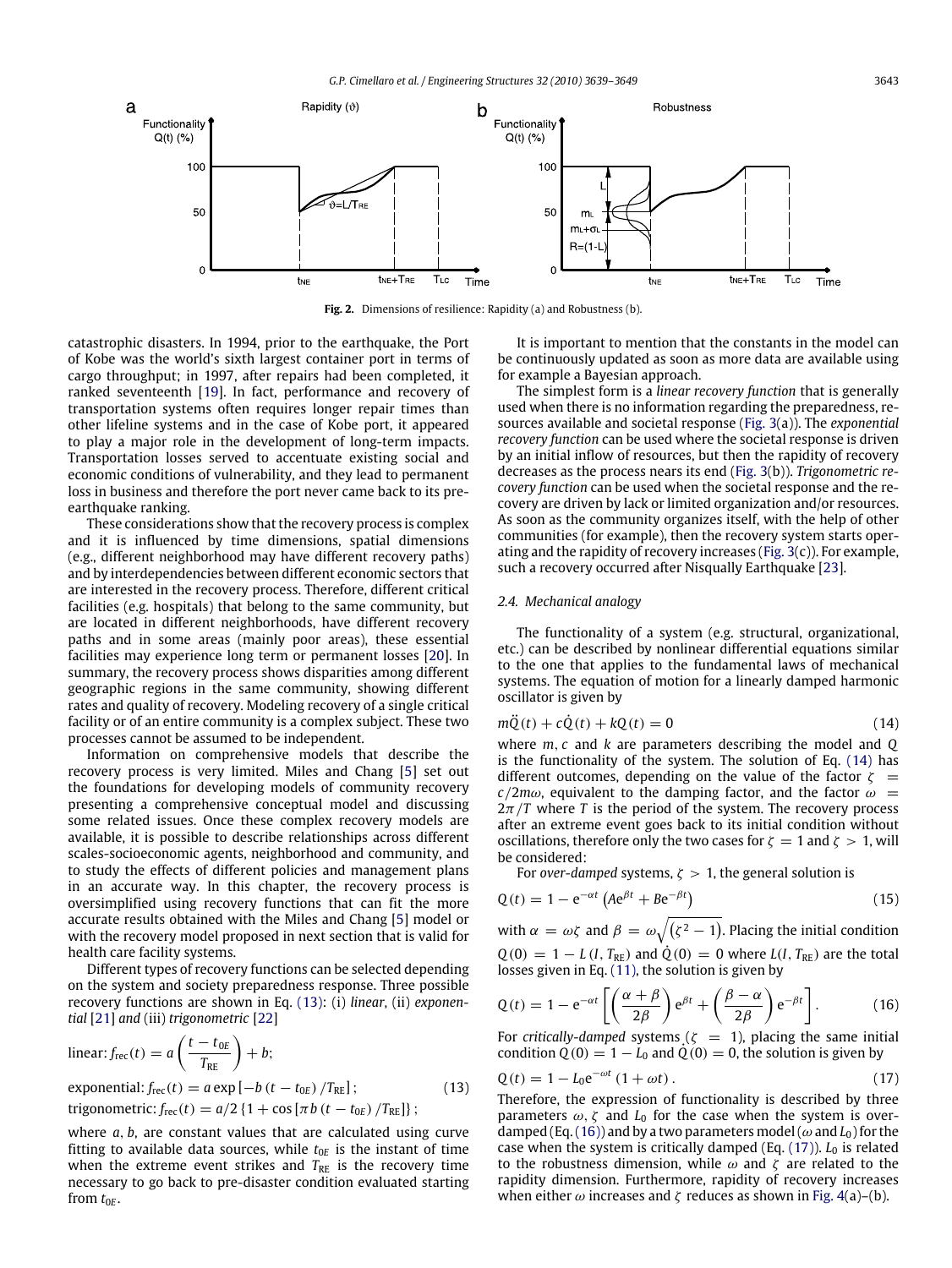<span id="page-5-0"></span>

**Fig. 3.** Functionality curves (a) average prepared community, (b) not well prepared community, (c) well prepared community.

<span id="page-5-1"></span>

**Fig. 4.** Functionality curves (a) Three parameters model in Eq. [\(16\);](#page-4-3) (b) Two parameters model in Eq. [\(17\).](#page-4-4)

#### *2.5. Fragility function*

In the calculation of disaster resilience through functionality losses (Eq. [\(7\)\)](#page-2-1), fragility functions are used. Such fragility functions represent the probability that the maximum response  $$ structures), exceeds a given performance threshold  $\mathbf{R}_{LS}(\mathbf{x}, I)$  = {*R*LS1, . . . , *R*LS*n*}, associated with a desired limit state, conditional to the occurrence of an earthquake of intensity *I*.

The response, **R**, and response threshold,  $\mathbf{R}_{LS}$ , are functions of the structural properties of the system **x**, the ground motion intensity *I* and the time *t*. However, in the formulation it is assumed that the response threshold  $\mathbf{R}_{LS}(\mathbf{x})$  does not depend on the ground motion history and so does not depend on time, while the demand  $R_i$ ( $\mathbf{x}, I, t$ ) of the generic *j*th component is replaced by its maximum value over the duration of the response history *Rj*(**x**, *I*). The dependence of the response **R**(**x**, *I*) on **x** and *I*, and the dependence of the response threshold  $\mathbf{R}_{LS}(\mathbf{x})$  on  $\mathbf{x}$  will be omitted in the following for sake of simplicity. With these assumptions, the general definition of fragility  $F_{r_{IS}}$  based on *Earthquake Intensity I* can be written as [\[24,](#page-10-23)[25\]](#page-10-24)

$$
F_{r_{LS}}(i) = P\left(R_j \ge R_{LSj}|I=i\right) \tag{18}
$$

where *R<sup>j</sup>* is the response parameter related to a certain measure (deformation, force, velocity, etc.); *R<sub>LS.j</sub>* is the response threshold parameter correlated with the performance level; *I* is the *Earthquake Intensity* measure (*Pga, Pgv*, *Modified Mercalli Intensity*, etc.); *i* is a given earthquake intensity value.

However, another definition of fragility functions based on *earthquake hazard* can be given using the return period of the design earthquake. In order to find the expression of fragility curves as function of the earthquake hazard two assumptions are necessary: (i) the structural response are lognormally distributed under earthquake ground motions corresponding at the same probability of exceedance; (ii) the seismic hazard curves of the structural responses are described by the following expression [\[26\]](#page-10-25)

$$
\lambda = H(r_{LS})_{1 \text{ yr}} = P (R \ge r_{LS})_{1 \text{ yr}} = 1/T_r = K_0 \cdot r_{LS}^{-K_1}
$$
(19)

where  $\lambda$  = average annual frequency of the exceedance of a given response threshold;  $H(\cdot)$  = seismic hazard curve function;  $Tr$  = return period between two exceeded response thresholds,  $K_0$ and  $K_1$  = parameters representing the seismic hazard curve. The estimates of  $\lambda$  are function of the geometry and material properties of the specific structure and therefore it needs to be estimated for each specific building.

The definition of fragility based *on earthquake hazard H* after some mathematical manipulations [\[25\]](#page-10-24) is given by the following integral

<span id="page-5-2"></span>
$$
F_{R_{LS}}(t_r) = P (R_i \ge r_{LSi} | T_r = t_r) = \int_{r_{LS}}^{\infty} f_R (r, t_r) dr
$$
 (20)

<span id="page-5-3"></span>where the hazard is given by the return period  $t_r$  of a given earthquake event;  $f_r(r, t_r)$  is the *pdf* of the maximum structural responses corresponding to a given annual frequency  $\lambda$  or return period *t<sup>r</sup>* [\[25\]](#page-10-24). It is important to mention that there is not a *one-toone correspondence* between *Earthquake Intensity I* and *Earthquake Hazard H*, in fact, different values of earthquake intensities *I* (*Pga, Pgv*, *S<sup>a</sup>* etc.) can correspond to a unique earthquake hazard (e.g. *T<sup>r</sup>* , the annual frequency of exceedance  $\lambda$  etc.). The advantage of the second formulation in Eq. [\(20\)](#page-5-2) with respect to Eq. [\(18\)](#page-5-3) is that it takes into account directly the uncertainties of occurrence in estimating the *Earthquake Intensity* parameters *I* at the site. Therefore, in professional practice, where buildings are designed according to a given return period  $t_r$ , (a measure of hazard), it is possible to use directly the expression of fragility curve given in Eq. [\(20\)](#page-5-2) for evaluating directly the probability of functionality, or damage, of the system. When the number of response parameters to be checked is *n* the definition of fragility given in Eq. [\(20\)](#page-5-2) can be written in the following form

<span id="page-5-4"></span>
$$
F_{R_{LS}}(t_r) = P\left(\bigcup_{i=1}^n (R_i \ge r_{LSi}) \middle| T_r = t_r\right) = \int_{r_{LS}}^\infty f_R(r, t_r) dr \qquad (21)
$$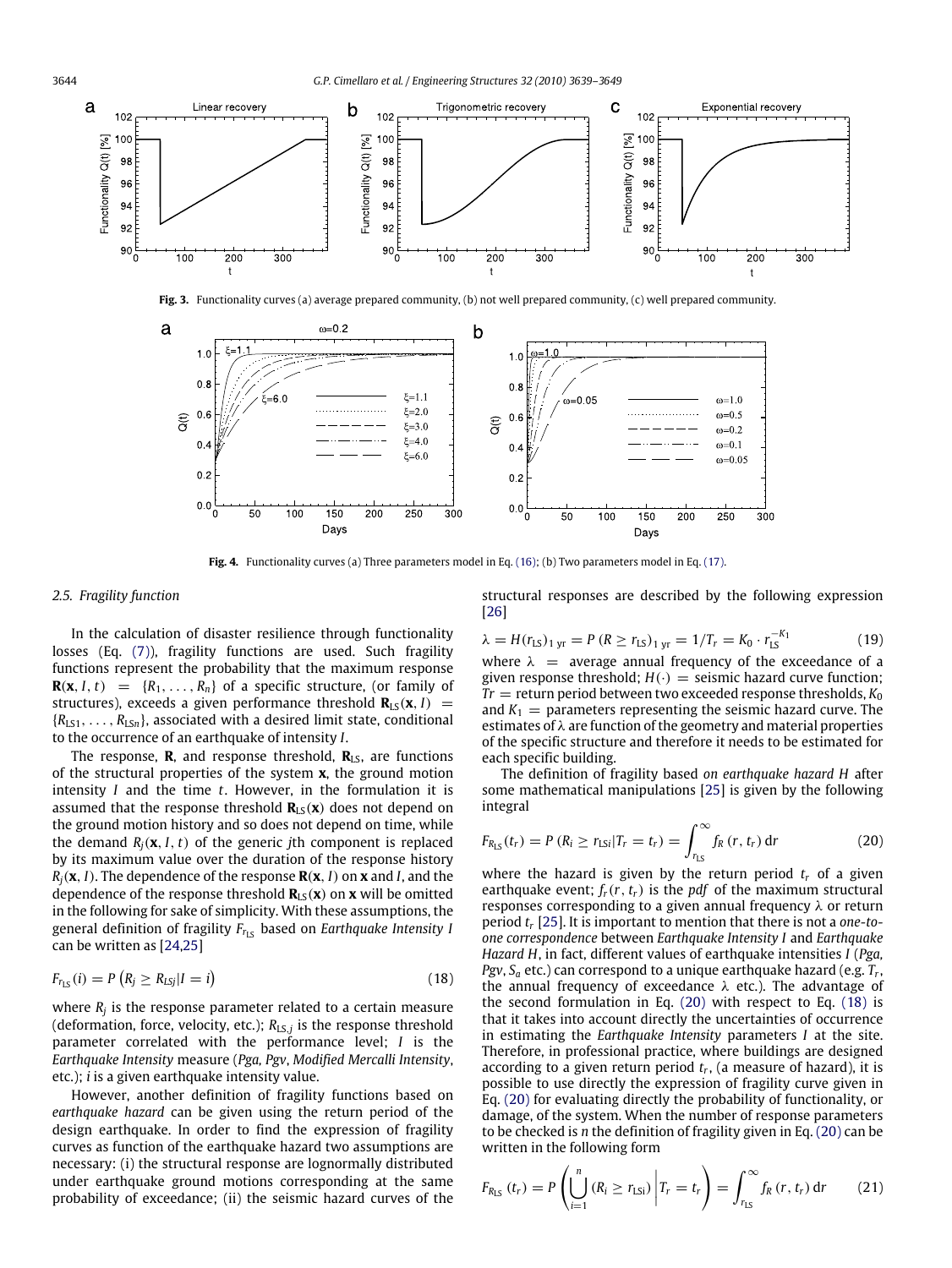where the first right term of Eq. [\(21\)](#page-5-4) is the conditional probability of the multi-component response exceeding multi-dimensional limit state.

The definition of fragility in Eq. [\(18\)](#page-5-3) requires implicitly the definition of the performance limit states,  $\mathbf{R}_{LS}$ , which is given using the multidimensional performance limit state function (MLS), that allows considering multiple limit states related to different quantities in the same formulation [\[24](#page-10-23)[,25\]](#page-10-24).

The MLS function  $g(\mathbf{R}, \mathbf{R}_{\text{IS}})$  for the *n*-dimensional case, when *n* different types of limit states are considered simultaneously, is given by

$$
g\left(\mathbf{R}, \mathbf{R}_{LS}\right) = \sum_{i=1}^{n} \left(\frac{R_i}{R_{LS,i}}\right)^{Ni} - 1\tag{22}
$$

where  $R_i$  is the dependent response threshold parameter (defor-  $\,$ mation, force, velocity, etc.), that is correlated with damage;  $R_{\text{LS},i}$ is the independent capacity threshold parameter and  $N_i$  are the interaction factors determining the shape of *n*-dimensional surface. Further details about the multidimensional performance limit state function can be found in Cimellaro and Reinhorn [\[25\]](#page-10-24).

#### **3. Numerical examples**

Two case studies are illustrated in this section to show the implementation of the procedure for evaluating disaster resilience. The first case is a loss estimation study of a specific hospital; it is aimed to provide a more accurate evaluation of economic losses for buildings located at specific sites. In this case, an accurate analysis was performed using nonlinear dynamic analysis with an adequate description of limit state thresholds and their variability.

The second case is a regional loss estimation study aimed to evaluate the economic losses of a hospital network within a geographical region, such as a city (in this case Memphis, Tennessee). The responses of the buildings were estimated using an equivalent linearization spectral capacity method as presented by Reinhorn et al. [\[27\]](#page-10-26) similar to the procedure described in HAZUS [\[28\]](#page-10-27). The limit states were expressed in terms of median and log-standard deviation chosen according to the building type and the design code [\[28\]](#page-10-27).

#### *3.1. Demonstration case study: Hospital building*

The methodology described above has been applied to a hospital, an essential facility in the San Fernando Valley in Southern California, chosen as a typical case study for MCEER demonstration project. The hospital was constructed in the early 1970s to meet the seismic requirements of the 1970 Uniform Building Code.

It was selected since it is a complex structure with impact and implications related to various levels of functionality of services and structural safety [\[29\]](#page-10-28).

The structure is a four-story steel framed building with plan dimensions of 83.90  $\times$  17.25 m (275  $\times$  56.5 ft). It is rectangular in plan, with one small penthouse in the central part of the building. The height of the building is 15.54 m (51 ft). The lateral force resisting system is comprised of four moment-resisting frames in the North-South direction and two perimeter moment-resisting frames in the East-West direction. Further details of the hospital can be found in Cimellaro et al. [\[24\]](#page-10-23).

A MDOF numerical model was developed in IDARC2D [\[30\]](#page-10-29) and used to perform the nonlinear time history analysis of the hospital. The ultimate curvature of the structural elements was set to 50 times the yield curvature, and the post-elastic stiffness was set equal to 1% to the elastic stiffness. A spread plasticity model has been assumed for the inelastic strain distribution.

<span id="page-6-0"></span>

**Fig. 5.** Comparison of different rehabilitation strategies in term of disaster resilience.

The plasticized length is determined by the ratio between the maximum bending moment value in the element and the yield one of the element itself, and the inelastic stress has assumed to have a linear distribution inside the plastic regions. The assumed hysteretic model does not assume any degradation in stiffness or in strength, but only a reduction in the hysteretic energy dissipated in each cycle at the developing of the cyclic excitation of the system. The building is modeled as a series of plane frames linked by a rigid horizontal diaphragm, where each frame is in the same vertical frame, and no torsional effects are considered. It is a two dimensional model where all moment resisting frames are modeled with rigid beam-column connections and other beamcolumn connections of all the non-moment resisting frames (MRF) were assumed to be pinned.

A series of 100 synthetic near fault ground motions, described as the ''MCEER series'' [\[31\]](#page-10-30) corresponding to different return periods (250, 500, 1000 and 2500 years) has been used to determine the fragility curves of the building [\[29\]](#page-10-28) using the procedure described by Cimellaro et al. [\[24\]](#page-10-23). Losses have been determined according to HAZUS [\[28\]](#page-10-27). In this case study, a discount annual rate of 4% and a depreciation annual rate of 1% are assumed.

Resilience was calculated from the control time  $T_{\text{LC}}$  equal to the maximum recovery period  $T_{RE}$ , or 297 days in this example. Since the recovery period  $T_{RE}$  for each hazard is different, the resilience function changes little, implying that the structure has consistent design for various levels of hazards. When combining resilience associated with different hazard levels, a final value of 83.1% is obtained. Furthermore, four different seismic retrofit schemes to improve the disaster resilience of the hospital were considered for this case study: (a) Moment resisting frames (MRF); (b) Buckling restrained braces (UB); (c) Shear walls (SW) and (d) Weakening and Damping [\[29\]](#page-10-28). All retrofit strategies have been optimized with the procedure described in Viti et al. [\[29\]](#page-10-28) and Cimellaro [\[32\]](#page-10-31).

[Table 1](#page-7-0) shows the values of resilience for the four different retrofit techniques and for different probabilities of exceedance. The resilience values shown in the last row of [Table 1](#page-7-0) consider the uncertainties of the ground motion parameters. All values of resilience are normalized respect to the control period  $T_{\text{LC}}$  assumed equal to the largest recovery  $T_{RE}$  time among the different retrofit techniques. All values of resilience are comparable because all techniques are equally effective in improving the resilience of the hospital.

The same values of Resilience (*y*-axis) as function of the annual probability of exceedence (*x*-axis) are shown in [Fig. 5.](#page-6-0) This shows that the best improvement in terms of resilience is obtained using a retrofit strategy based on weakening and damping (WeD). Although in term of resilience the difference seems small, the loss term (complementary to resilience) shows clearly the advantage of the WeD scheme. This retrofit technique produces both a reduction of displacements and of accelerations [\[29\]](#page-10-28). The reduction of accelerations is important for hospitals, because many of building contents (nonstructural components) are acceleration sensitive.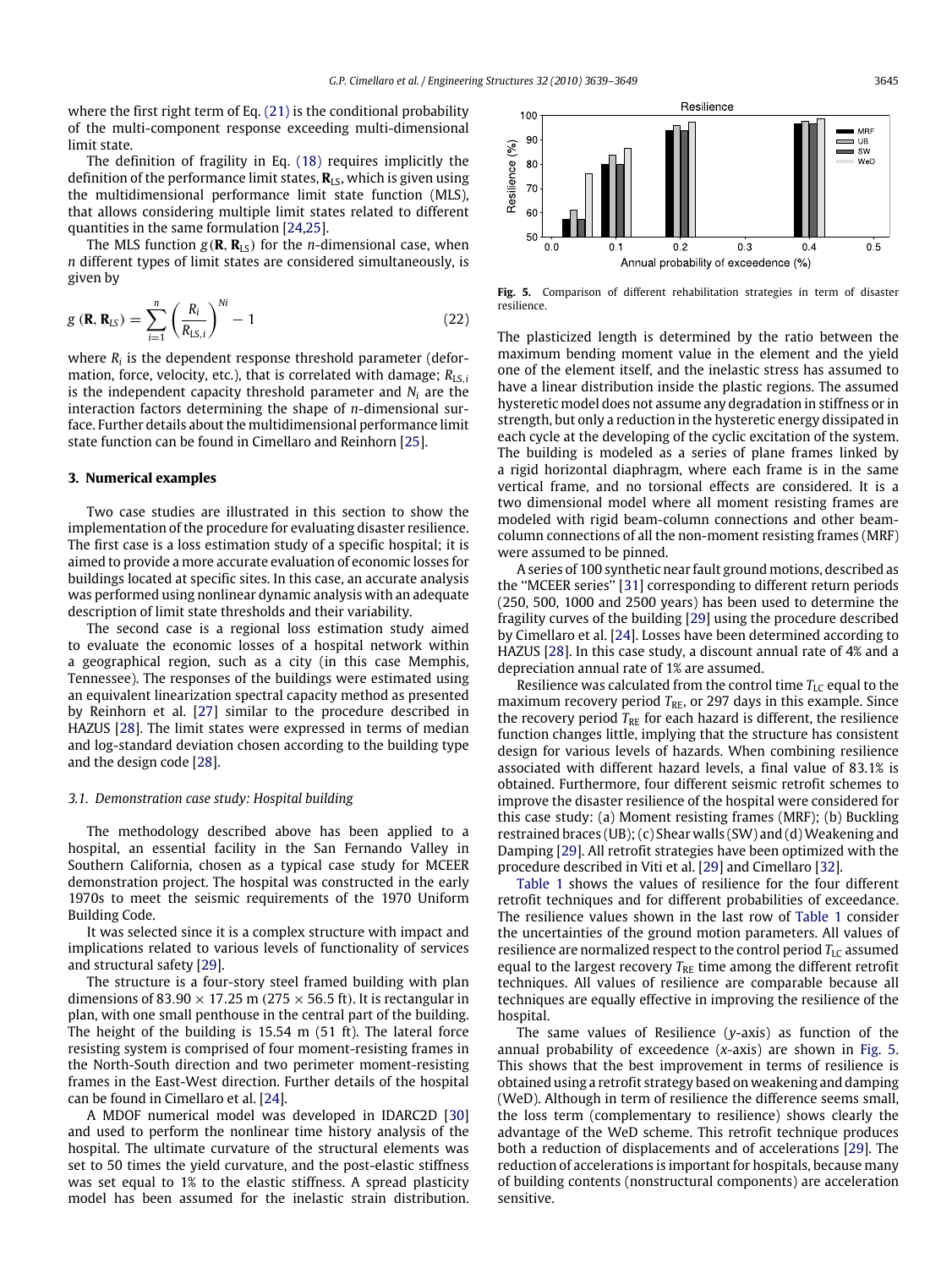#### <span id="page-7-0"></span>**Table 1**

Resilience vs. different hazard levels for different Retrofit strategies.

| Resilience (%)                          |                         |                            |             |                       |
|-----------------------------------------|-------------------------|----------------------------|-------------|-----------------------|
| Probability of exceedence in 50 yrs (%) | Moment resisting frames | Buckling restrained braces | Shear walls | Weakening $+$ damping |
| (1)                                     | (2)                     | (3)                        | (4)         | (5)                   |
| 20                                      | 96.6                    | 97.6                       | 96.8        | 98.8                  |
| 10                                      | 94.0                    | 96.1                       | 94.0        | 97.4                  |
|                                         | 79.9                    | 83.9                       | 79.8        | 86.6                  |
|                                         | 57.3                    | 61.1                       | 57.2        | 76.1                  |
| Total hazard                            | 83.1                    | 86.8                       | 83.2        | 91.03                 |
| Loss of resilience                      | 16.9                    | 13.2                       | 16.8        | 9.0                   |

<span id="page-7-1"></span>

**Fig. 6.** Hospital network definition.

# *3.2. Retrofit of a hospital network*

An example based on a series of hospital buildings described by Park et al. [\[33\]](#page-10-32) is chosen to illustrate how to apply the proposed resilience framework to a group of structures. They consist of five concrete shear wall systems and one unreinforced masonry bearing system [\(Fig. 6\)](#page-7-1).

Alternative retrofit actions are selected as defined in FEMA 276 [\[34\]](#page-10-33) and directly correlated to the HAZUS code levels. Therefore, the HAZUS code levels are assigned as performance measures (PM) to the retrofit strategies mentioned above with following assumptions: (i) It is assumed that the ''No Action'' option, corresponds to the ''low'' code level; (ii) ''Retrofit to life safety level'' option is assumed to be a ''moderate'' code level; and (iii) ''Retrofit to immediate occupancy level'' option is assumed to be a ''high'' code level. For the ''rebuild option'', a special "high" code level is assumed because hospitals are classified as essential facilities. Four hazard levels are considered for generation of the loss-hazard curves taking into account a range of levels of earthquakes in the region. These levels include earthquakes with 2%, 5% 10% and 20% probability of exceedence *P* in 50 years. The control time for the decision analysis is usually based on the decision maker's interest in evaluating the retrofit alternatives. A 50 years control period could be chosen for evaluating the hospital systems, which may be consistent with the period used for calculation of earthquake hazards (e.g. as in 2% probability of exceedance in 50 years). However, a decision maker in charge with financing the retrofit could be interested in a shorter period, more in line with the lifespan of new construction. Generally, seismic losses associated with seismic vulnerable structures increases if longer control periods are considered. For example, retrofit can hardly be justified for a one-year period because the probability of encountering a large earthquake within this period is very low, whereas the probability increases appreciably for a 50-year period, so the retrofit becomes more cost-effective in reducing losses. A decision maker siding with the users' community could be interested therefore in a longer  $T_{LC}$ . In this example, a control period of 30-years is assumed for  $T_{LC}$  as the baseline value in line with the lifespan of the structure as mentioned above.

As indicated before, four alternative actions related to retrofit are considered for each structural type: (1) no action; (2) rehabilitation to life safety level; (3) retrofit to the immediate occupancy level; (4) construction of a new building. The retrofit levels are, as defined in FEMA 276 [\[34\]](#page-10-33), the target performance expected for earthquake rehabilitation. The cost of seismic retrofit for building systems depends on numerous factors, such as building type, earthquake hazard level, desired performance level, occupancy or usage type. These costs generally increase as the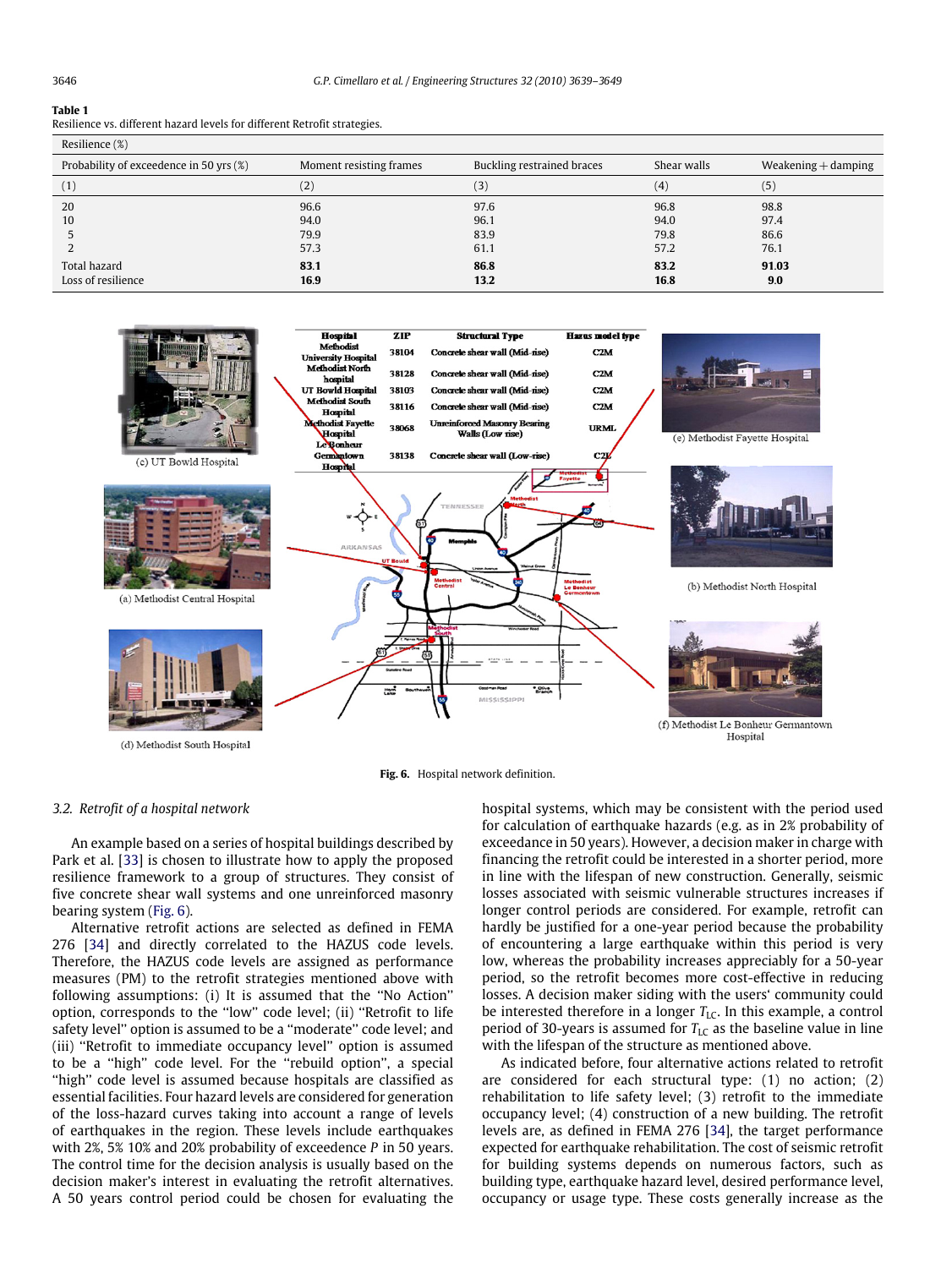<span id="page-8-0"></span>

**Fig. 7.** Structural performance (damage) distributions for different rehabilitation strategies.

target performance level becomes higher. On the contrary, with higher performance levels lower seismic losses are expected. The initial retrofit costs for the options considered here are obtained from FEMA 227 [\[35\]](#page-10-34) and FEMA 156 [\[36\]](#page-10-35). Damage fragility curves are generated for both structural and nonstructural damage, using HAZUS assessment data. The nonstructural damage fragility curves consist of acceleration-sensitive components and drift sensitive components [\[28\]](#page-10-27). In this way the structural, the nonstructural acceleration sensitive, and the drift-sensitive damage, can be assessed separately using their respective fragility curves. In this example both structural and nonstructural damage fragility curves for C2L, C2M and URML type structures for different code levels are generated [\[11\]](#page-10-10).

[Fig. 7](#page-8-0) shows the performance (damage) distributions for the C2M structures within a 30 year period, compared with a 50 year period. As expected, the probability of having no damage increases with the reduced control period. More details can be found in Cimellaro et al. [\[11\]](#page-10-10). Among the large number of seismic losses described in the previous sections, several attributes that are typically considered crucial for hospital systems are selected for this study and are listed in [Table 2](#page-9-0) along with a brief explanation of each parameter.

Losses in undamaged sectors of the hospital due to business interruption are not considered in this example.

The disaster resilience value is calculated according to Eq. [\(1\).](#page-1-0) The expected equivalent earthquake losses for each rehabilitation scheme are shown in the third column of [Table 3,](#page-9-1) which are obtained considering the probability of each level of the earthquake, along with the initial rehabilitation costs, followed by the total expected losses considering an observation period  $T_{LC}$  of 30 years.

If uncertainties in the seismic input are considered by using four different hazard levels, then resilience can be evaluated using Eq. [\(1\)](#page-1-0) for different rehabilitation strategies and compared, as shown in [Fig. 8.](#page-9-2) The initial costs of rehabilitation for different rehabilitation strategies, the expected equivalent earthquake loss and the total costs (including the initial costs of the entire system that is estimated equal to 87.3 million \$) are all reported in [Table 3.](#page-9-1)

The recovery time and resilience values are summarized in [Table 3.](#page-9-1) For this case study, it is shown that the Rebuild option has the largest disaster resilience of 98.7%, when compared with the other three strategies, but it is also the most expensive solution (\$ 92.3 millions). However, if No Action is taken the disaster resilience is still reasonably high (65.0%). As shown in this case study, initial investments and resilience are not linearly related. When the functionality  $Q(t)$  is very high, improving it by a small amount requires investing a very large amount compared with the case when the function  $Q(t)$  of the system is low. Although this is an obviously expected engineering outcome, the procedure presented here provides a quantification, which may be used by decision makers.

# **4. Remarks and conclusions**

The definition of disaster resilience combines information from technical and organizational fields, from seismology and earthquake engineering to social science and economics. Many assumptions and interpretations have to be made in the study of disaster resilience. However, the final goal is to integrate the information from these different fields into a unique function leading to results that are unbiased by uninformed intuition or preconceived notions of risk. The goal of this paper has been to provide a framework for the quantitative definition of resilience using an analytical function that may fit both technical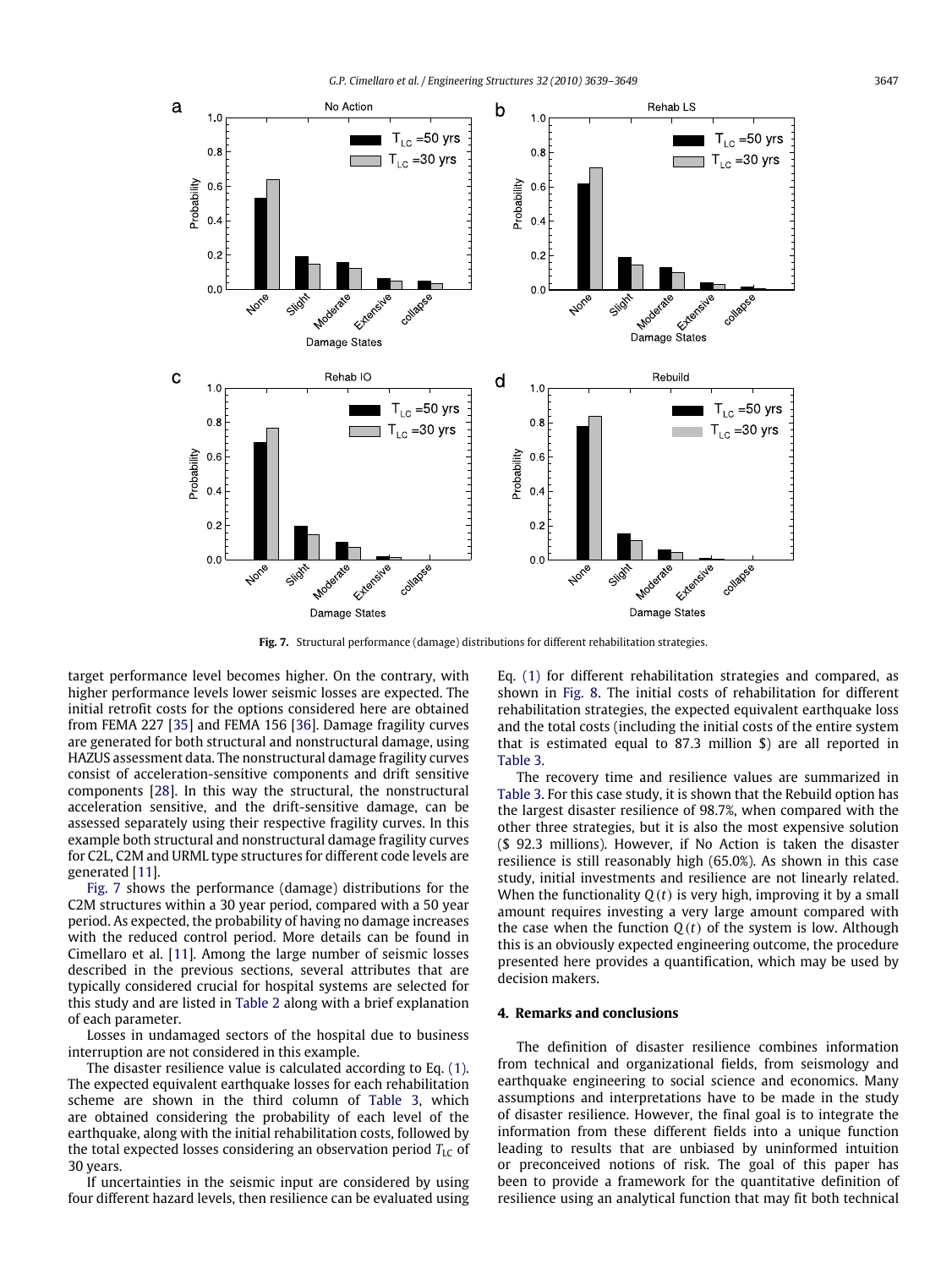#### <span id="page-9-0"></span>**Table 2**

Losses considered in the hospital network.

| Category                        |                                               | Loss                        | Description                                                                                                                        |
|---------------------------------|-----------------------------------------------|-----------------------------|------------------------------------------------------------------------------------------------------------------------------------|
| Structural losses $(L_s)$       |                                               | Initial cost                | Cost of seismic rehabilitation or constructing a new building to<br>improve structural performance                                 |
| Nonstructural losses $(L_{NS})$ |                                               | Structural repair cost      | Cost for repairing damage to structural components such as<br>beams, columns, joints, etc.                                         |
|                                 | Direct economic losses $(L_{NS,DE})$          | Non structural repair costs | Cost for repairing damage to nonstructural components such as<br>architectural, electrical and mechanical items.                   |
|                                 |                                               | Loss of building contents   | Cost equivalent to the loss of building contents such as furniture,<br>equipment (not connected to the structure), computers, etc. |
|                                 | Indirect economic losses $(L_{NS,IE})$        | Relocation expenses         | Disruption cost and rental cost for using temporary space in case<br>the building must be shut down for repair                     |
|                                 | Indirect casualties losses $(L_{NS,IC})$      | Loss of functionality       | Loss of function for an hospital may result in additional human<br>life losses due to lack of medical activities and capability    |
|                                 | Direct casualties losses $(L_{\text{NS DC}})$ | Death<br>Injury             | Number of deaths<br>Number of seriously injured                                                                                    |

#### <span id="page-9-1"></span>**Table 3**

Costs, recovery time and resilience of buildings for rehabilitation strategies ( $T_{\text{LC}} = 65$  days).

| Rehabilitation<br>alternatives                                 | Rehabilitation costs<br>\$ million <sup>a</sup> | Expected earthquake loss<br>$$$ million <sup>a</sup> | Total costs<br>\$ million | Recovery time<br>$T_{RF}$ (days) | Resilience<br>Res(%) |
|----------------------------------------------------------------|-------------------------------------------------|------------------------------------------------------|---------------------------|----------------------------------|----------------------|
| (1)                                                            | $\left( 2\right)$                               | (3)                                                  | (4)                       | (5)                              | (6)                  |
| No action<br>Life safety $(LS)$<br>Immediate occupancy<br>(IO) | $0.0(0\%)$<br>32.8 (38%)<br>66.4 (76%)          | 32.3 (37%)<br>18.8 (22%)<br>$9.5(11\%)$              | 119.7<br>138.9<br>163.2   | 65<br>38<br>10                   | 65.0<br>87.1<br>96.8 |
| Rebuild                                                        | 92.3 (106%)                                     | 5.8(7%)                                              | 185.4                     | $\mathbf b$                      | 98.7                 |

<span id="page-9-3"></span><span id="page-9-2"></span><sup>a</sup> Percentage of initial investments.



**Fig. 8.** Functionality curves: (a) No action; (b) Life safety rehabilitation; (c) Immediate occupancy rehabilitation; (d) Rebuild for entire hospital system.

and organizational issues. The fundamental concepts of disaster resilience discussed herein provide a common frame of reference and a unified terminology. Two applications of this methodology to health care facilities are presented in order to show the implementation issues. However, it is important to note that the assumptions made herein are only representative for the cases presented. For other problems, users can focus on those assumptions that are mostly affecting the problem at hand, while using the case study as guidance.

# **Acknowledgements**

The research leading to these results has received funding from the European Community's Seventh Framework Programme (Marie Curie International Reintegration Actions – FP7/2007-2013 under the Grant Agreement no PIRG06-GA-2009-256316 of the project *ICRED – Integrated European Disaster Community Resilience*. The research is sponsored also by MCEER-A Center for Excellence on Earthquake Engineering to Extreme Events, which is supported